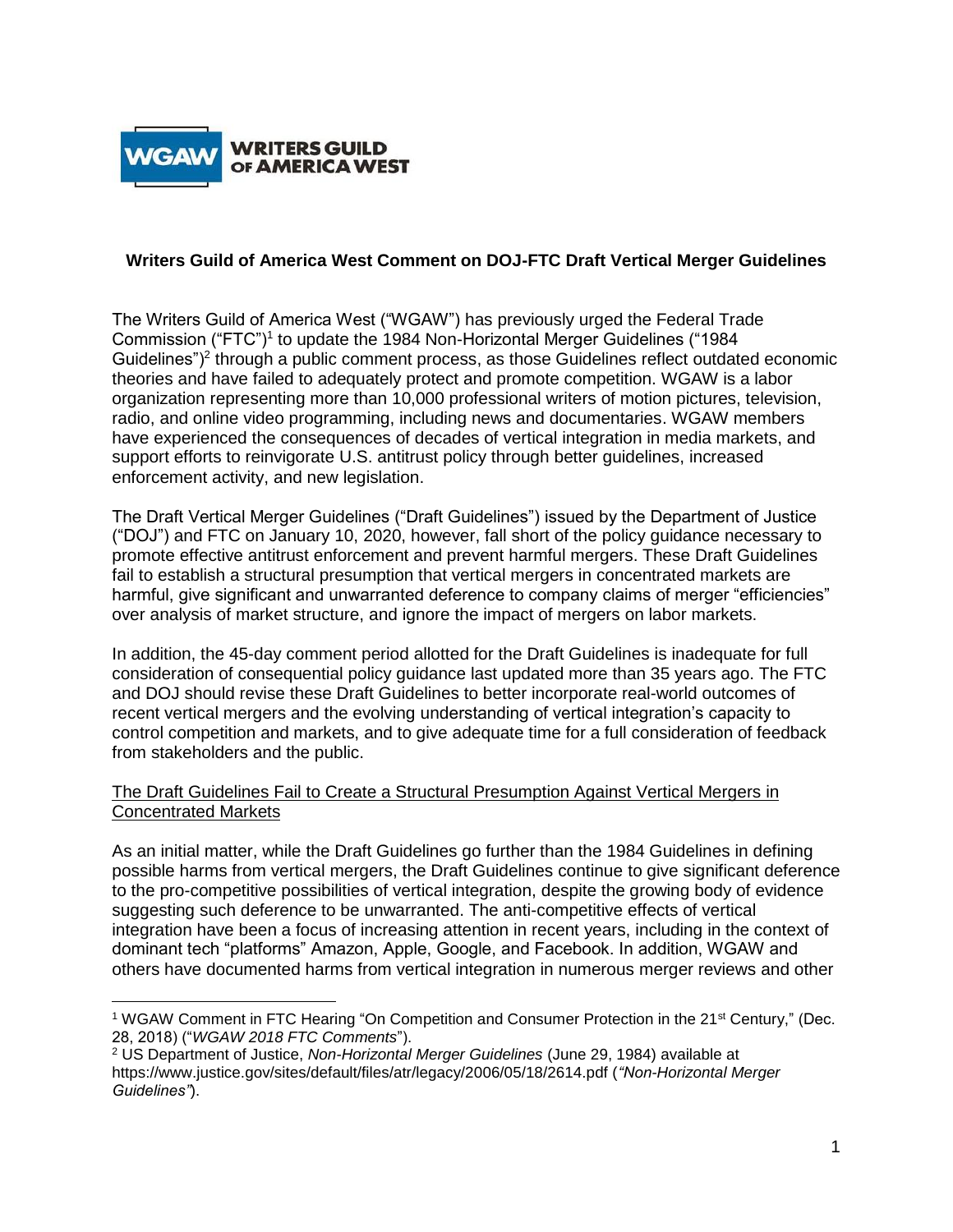proceedings.<sup>3</sup> In particular, WGAW has documented the evolution and impacts of vertical integration in the media industry beginning with the early 1990s repeal of the Financial Interest and Syndication Rules ("Fin-Syn"), which had prevented television networks from owning the content they distributed in primetime. The repeal of Fin-Syn resulted in widespread vertical integration between television networks and production companies, or studios. This trend has continued with content production companies' integration downstream into cable and internet distribution, as in the mergers between Comcast and NBC Universal (2011) and AT&T and Time Warner, Inc. (2018). Through the decades, vertical integration has increased barriers to entry for independent producers that lack affiliated networks, constraining competition among buyers of content. The aftermath of the Comcast-NBCU and AT&T-Time Warner mergers provide ample evidence of vertical harms, including complaints of discrimination against competitors in streaming and traditional video production and distribution, <sup>4</sup> prioritization of affiliated content and services over competitors',<sup>5</sup> and reduced variety and choice for consumers. <sup>6</sup> Both companies now plan to withdraw affiliated content from competing distributors in order to fuel their own vertically-integrated streaming services,<sup>7</sup> to be bundled with other affiliated services.<sup>8</sup>

In short, there is a large and growing body of evidence documenting potential and realized harm to competition through price and non-price effects from vertical mergers, in addition to academic analysis suggesting vertical mergers should not be assumed pro-competitive.<sup>9</sup> Treating such mergers as beneficial by default has caused tremendous damage to competition. The new Vertical Guidelines must reflect this body of evidence by beginning with a presumption of harm from mergers in already-concentrated industries. Instead, the Draft Guidelines establish an

https://www.techdirt.com/articles/20150303/12433530200/comcast-blocks-hbo-go-working-playstation-4 wont-coherently-explain-why.shtml; T.C. Sottek, *Is Comcast Prioritizing its Xfinity app over Competitors like Netflix?,* The Verge (May 15, 2012), https://www.theverge.com/2012/5/15/3021839/comcastthrottling-net-neutrality-xfinity-netflix-xbox.

<sup>5</sup> Dade Hayes, *HBO Goes Dark on Dish Network; Dish Rips AT&T For "Stacking the Deck,"* Deadline (Nov. 1, 2018), https://deadline.com/2018/11/hbo-dish-network-carriage-dispute-blackout-1202493744/. <sup>6</sup> Michael Hiltzik, *The killing of FilmStruck shows that AT&T's defense of its Time Warner takeover was a lie,* Los Angeles Times (Nov. 2, 2018), https://www.latimes.com/business/hiltzik/la-fi-hiltzik-filmstruck-att-20181102-story.html.

<sup>8</sup> Edited Transcript, AT&T Inc. at Citi Global TMT West Conference (Jan. 8, 2020),

 $\overline{a}$ 

<sup>3</sup> WGAW 2018 FTC Comments; Fed. Comm. Comm'n,*13th Annual Video Competition Report* (Jan. 16, 2019); Applications of Comcast Corporation, General Electric Company and NBC Universal, Inc. for Consent to Assign Licenses and Transfer Control of Licenses, Memorandum Opinion and Order, MB Docket No. 10-56, 26 FCC Rcd. 4238 (2011) ("*Comcast-NBCU Order*"); DOJ Competitive Impact Statement in *United States and Plaintiff States v. Comcast Corp., et al.*, No. 1:11-CV-00106 (Jan. 18, 2011) ("*DOJ Competitive Impact Statement*").

<sup>4</sup> Jasmin Melvin, *U.S. FCC sides with Bloomberg over Comcast Dispute,* Reuters (May 2, 2012), https://www.reuters.com/article/fcc-comcast-bloomberg/u-s-fcc-sides-with-bloomberg-over-comcastdispute-idUSL1E8G2N8C20120502; Karl Bode, *Comcast Blocks HBO Go From Working on Playstation 4, Won't Coherently Explain Why,* techdirt (Mar. 5, 2015),

<sup>7</sup> Jon Brodkin, *AT&T takes some Time Warner shows off Netflix, makes them Exclusive to HBO Max,*  ArsTechnica (July 9, 2019), https://arstechnica.com/information-technology/2019/07/att-starts-restrictingtime-warner-shows-to-its-own-streaming-service/.

https://investors.att.com/news-and-events/events-and-presentations.

<sup>9</sup> Salop, Steven C. and Culley, Daniel P., "Potential Competitive Effects of Vertical Mergers: A How-To Guide for Practitioners" (2014). *Georgetown Law Faculty Publications and Other Works* at 5; Adil Abdela, Kristina Karlsson, Marshall Steinbaum. 2019. "Vertical Integration and The Market Power Crisis." Roosevelt Institute. https://rooseveltinstitute.org/vertical-integration-and-themarket-power-crisis/.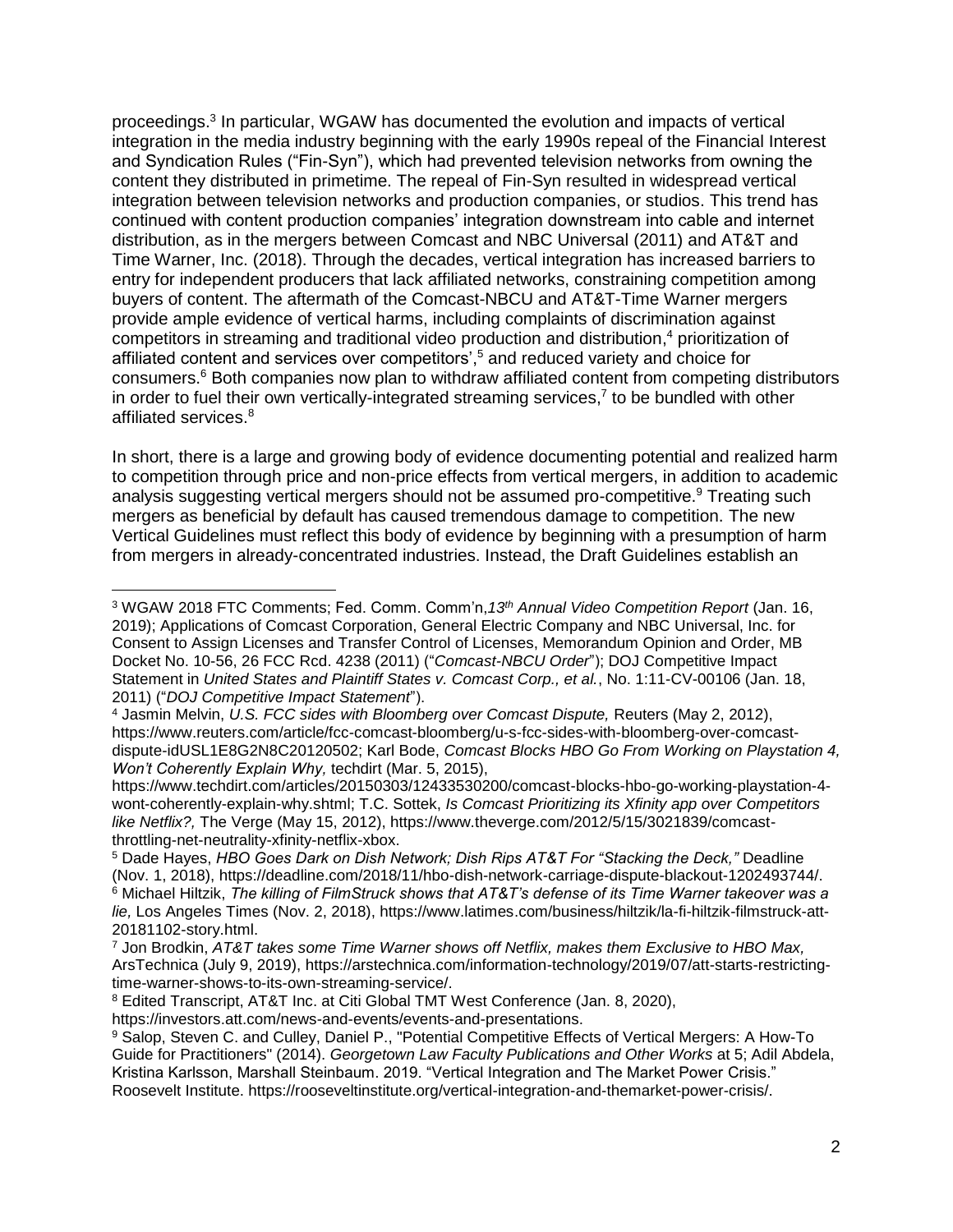effective safe harbor for firms with less than 20% market share and give insufficient regard to the state of overall competition in the relevant markets, or to market attributes that may impact competition. Netflix, for instance, had a 15% share of the exhibition market for television and online scripted series in the 2018-2019 season, in a market dominated by companies that produce, or self-supply, a majority of the content they exhibit. As illustrated by the charts below, the television and online scripted series market became more concentrated between 2016 and 2019, with the high level of vertical self-supply posing daunting barriers to entry for independent producers. In this context, any merger between Netflix and a firm in a related or complementary market would have a significant anti-competitive effect.<sup>10</sup>

| Television and Online Scripted Series by Market Share and HHI |                        |            |                        |            |                        |            |  |
|---------------------------------------------------------------|------------------------|------------|------------------------|------------|------------------------|------------|--|
|                                                               | 2016-2017              |            | 2017-2018              |            | 2018-2019              |            |  |
|                                                               | <b>Market</b><br>Share | <b>HHI</b> | <b>Market</b><br>Share | <b>HHI</b> | <b>Market</b><br>Share | <b>HHI</b> |  |
| Disney <sup>11</sup>                                          | 13%                    | 172        | 13%                    | 161        |                        |            |  |
| Fox                                                           | 11%                    | 113        | 10%                    | 92         | 25%                    | 625        |  |
| Hulu <sup>12</sup>                                            | 3%                     | 6          | 4%                     | 16         |                        |            |  |
| ViacomCBS <sup>13</sup>                                       | 22%                    | 475        | 20%                    | 394        | 22%                    | 463        |  |
| <b>Netflix</b>                                                | 11%                    | 119        | 12%                    | 147        | 15%                    | 229        |  |
| AT&T/Time Warner <sup>14</sup>                                | 12%                    | 151        | 11%                    | 130        | 13%                    | 164        |  |
| Comcast/NBCU                                                  | 13%                    | 158        | 13%                    | 168        | 9%                     | 87         |  |
| <b>Industry HHI</b>                                           |                        | 1240       |                        | 1150       |                        | 1606       |  |

| Television and Online Scripted Series Distribution by % of Series Self-Supplied |           |           |           |  |  |  |
|---------------------------------------------------------------------------------|-----------|-----------|-----------|--|--|--|
|                                                                                 | 2016-2017 | 2017-2018 | 2018-2019 |  |  |  |
| <b>Disney</b>                                                                   | 77%       | 64%       |           |  |  |  |
| Fox                                                                             | 87%       | 85%       | 76%       |  |  |  |
| Hulu <sup>15</sup>                                                              | 56%       | 43%       |           |  |  |  |
| ViacomCBS <sup>16</sup>                                                         | 77%       | 79%       | 75%       |  |  |  |
| <b>Netflix</b>                                                                  | 28%       | 37%       | 33%       |  |  |  |
| AT&T/Time Warner <sup>17</sup>                                                  | 80%       | 77%       | 83%       |  |  |  |
| Comcast/NBCU                                                                    | 80%       | 83%       | 88%       |  |  |  |
| All Other                                                                       | 62%       | 52%       | 48%       |  |  |  |

<sup>&</sup>lt;sup>10</sup> It is unclear whether the Draft Guidelines are intended to apply to firms whose products or services may be complementary, if not straightforwardly vertically related. Subscription video on demand products from providers like Netflix may provide a complement to a traditional or virtual bundle of cable channels, while representing neither a clear vertical tie nor a horizontal substitute. The Draft Guidelines should take such complementary integration into account as well.

 $\overline{\phantom{a}}$ 

<sup>11</sup> Including Hearst-Disney series.

<sup>&</sup>lt;sup>12</sup> Hulu series attributed to Disney-Fox starting in 2018-2019 when Disney-Fox gained majority ownership.

<sup>13</sup> Including 50% of CW series.

<sup>14</sup> Including 50% of CW series.

<sup>15</sup> Series from any of Hulu's owners (Disney, Fox, Comcast, AT&T) considered self-supplied.

<sup>16</sup> Series considered self-supplied if produced by either corporate owner.

<sup>&</sup>lt;sup>17</sup> Series considered self-supplied if produced by either corporate owner.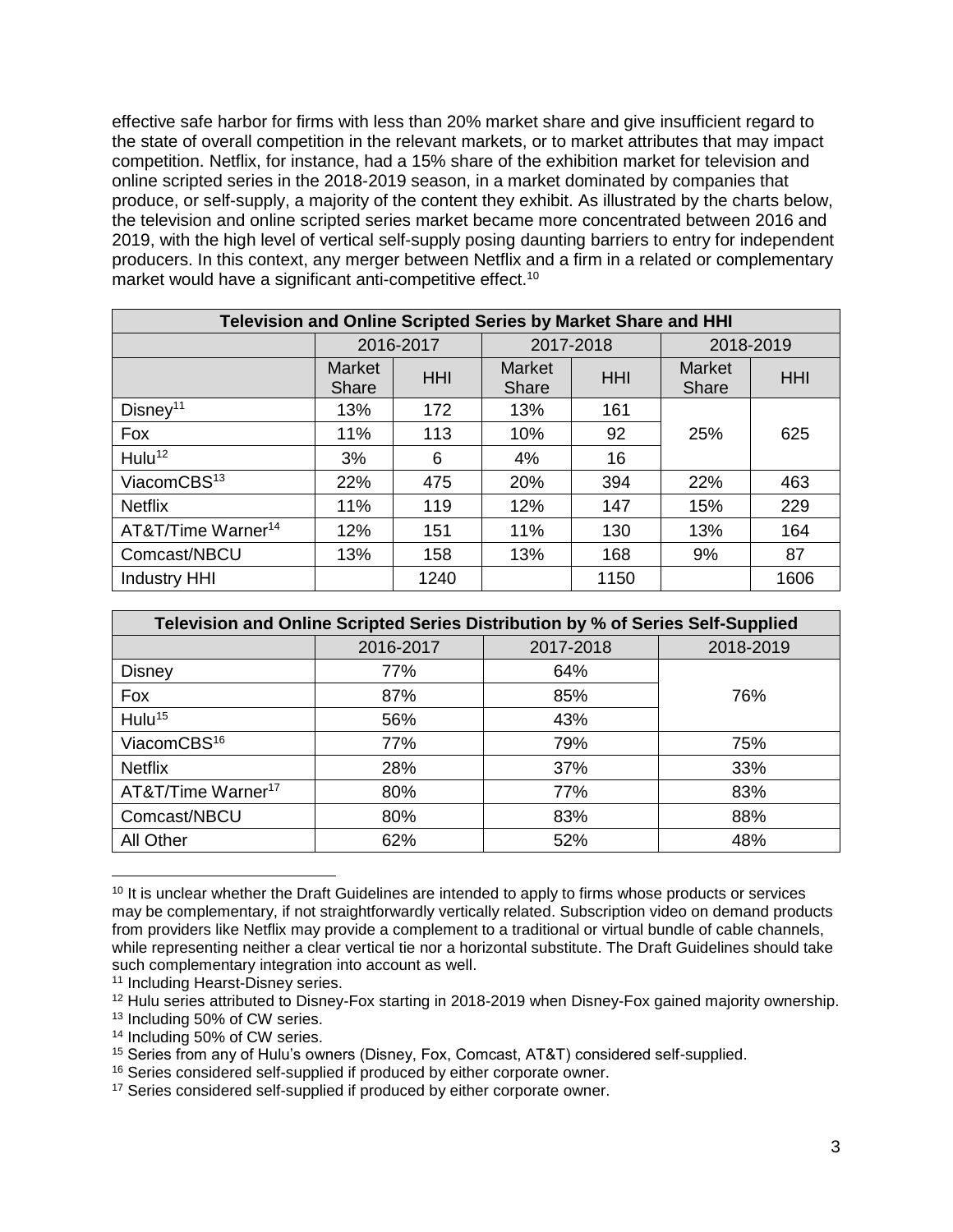The Draft Guidelines also use notably cautious language to describe the possibility of vertical merger enforcement, contributing to the perception that vertical mergers are often or usually pro-competitive. For instance, after outlining four factors for the Agencies to consider regarding unilateral foreclosure, the guidelines note, "Mergers for which *each* of these conditions are met *potentially* raise significant competitive concerns and *often* warrant scrutiny," <sup>18</sup> rather than concluding that a merger that substantially lessens competition through increased profitability of foreclosure or raising rivals' costs should *always* be scrutinized. In addition, the Draft Guidelines incorporate potential positive impacts from consolidation even into the sections of the Guidelines regarding vertical harms, noting in the section on Coordinated Effects that elimination of double marginalization ("EDM") might reduce the risks of such coordination.<sup>19</sup> As the record developed through numerous approved mergers, and as academic discourse has illustrated,<sup>20</sup> vertical mergers pose significant harms to competition and should not be treated as exceptional.

## The Draft Guidelines' Deference to Efficiencies and Price Effects is Unsupported by Evidence

The Draft Guidelines give unmerited validity and weight to price effects and so-called "efficiencies" when evaluating vertical mergers. For instance, the Draft Guidelines describe a process of evaluating the impact of unilateral conduct as follows: "Where sufficient data are available, the Agencies may construct economic models designed to quantify the likely unilateral price effects resulting from the merger…They also can incorporate the elimination of double marginalization (see Section 6) to give a likely net effect from changes to pricing incentives, as well as incorporate cognizable efficiencies..."<sup>21</sup> As noted above, the Draft Guidelines also state that EDM could reduce a vertical merger's risk of harm from coordinated effects. This description of a balancing test in which the likelihood of price increases from anticompetitive conduct is measured against likely price decreases from merger efficiencies and EDM is a key component of the "consumer welfare" standard.<sup>22</sup> However, the Draft Guidelines' acceptance of pricing models and company claims of efficiencies run counter to what academic study and years of real-world merger consequences have illustrated: merger after merger has promised efficiencies and lower prices but instead delivered *higher* prices and harm to existing and potential competition.

Economists increasingly dispute the notion of efficiencies as having legitimate merger-specific benefits. Studies have found, for instance, that "efficiencies of scale" commonly used to justify large mergers are not only elusive, but that merging firms have shown a consistent *decline* in efficiency post-merger.<sup>23</sup> The DOJ has also noted the difficulty of verifying and quantifying efficiencies "in part because much of the information relating to efficiencies is uniquely in the

 $\overline{a}$ 

<sup>18</sup> US Department of Justice, *Joint Vertical Merger Guidelines* (Jan. 10, 2020) available at https://www.ftc.gov/system/files/documents/public\_statements/1561715/p810034verticalmergerguidelines draft. (*"Joint Vertical Merger Guidelines"*). Emphasis added.

<sup>19</sup> *Id*. at 8.

<sup>20</sup> Steven C. Salop, *Invigorating Vertical Merger Enforcement*, 127 Yale L. J. 1742 (2018) at 1969. <sup>21</sup> *Supra* note 18, at 4.

<sup>22</sup> Suresh Naidu, Eric A. Posner & Glen Weyl, *Antitrust Remedies for Labor Market Power*, 132 Harv. L. Rev. 536 (2018) at 586.

<sup>23</sup> John Kwoka, *Do Mergers Improve Efficiency? Evidence from Restructuring the U.S. Electric Power Sector*, 28 Int. J. of Industrial Org. 645, (2007) at 647-646.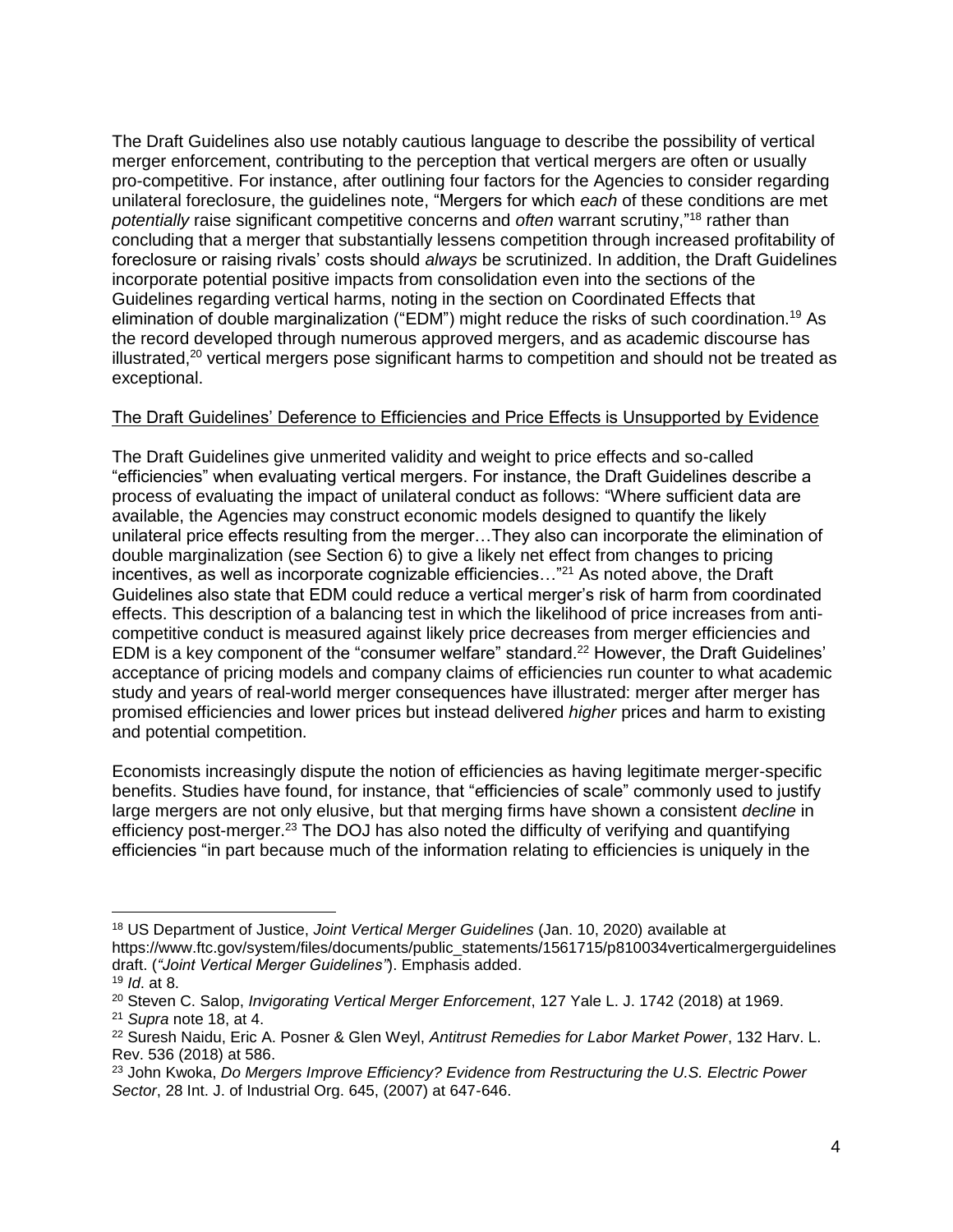possession of the merging firms."<sup>24</sup> The theory of EDM, a "standard" benefit associated with vertical mergers, posits downward pricing pressure from two vertically-related firms who no longer each need to apply a markup on their products once merged.<sup>25</sup> However, economists have argued that numerous factors including product incompatibility and the ability to achieve similar benefits through private contracts may prevent realization of EDM benefits.<sup>26</sup> The DOJ and Federal Communications Commission ("FCC") themselves have questioned company claims of EDM benefits in numerous merger proceedings, including the Comcast-NBCU merger.<sup>27</sup> Moreover, evaluating efficiencies and EDM as merger benefits that can outweigh anticompetitive harms relies on the type of speculative economic models that have performed poorly when reviewed against real-world merger outcomes.

Two recent mergers illustrate the failure of such predictions. AT&T's \$48.5 billion merger with satellite video company DirecTV (announced in 2014) and its \$108.7 billion purchase of Time Warner Inc. several years later both purported to offer key consumer benefits associated with EDM. AT&T and DirecTV claimed that a key benefit of the merger would be the combined company's ability to offer integrated bundles of broadband, video, and wireless service, which DirecTV could not offer alone because of satellite technology's limitations. The companies argued that such a bundle would eliminate the double marginalization that occurred when each company separately applied its own markup to the respective components of the bundle. The FCC, which reviewed the merger, agreed that the merged company would be able to offer more competitive bundles that would put downward pressure on prices.<sup>28</sup> Instead of delivering on the promise of this economic theory, AT&T began to increase prices for DirecTV and broadband services almost immediately after the merger,<sup>29</sup> raising prices between \$12 and \$24 per year for video services.<sup>30</sup> In early 2019, the company announced that it would eliminate promotional discounts for millions of DIRECTV consumers, effectively increasing prices again.<sup>31</sup>

l

<sup>24</sup> US Department of Justice, *1997 Merger Guidelines* at 28 (1997) available at https://www.justice.gov/sites/default/files/atr/legacy/2007/07/11/11251.pdf.

<sup>25</sup> *United States v. AT&T Inc., DirecTV Group Holdings, LLC, and Time Warner, Inc.*, No. 1:17-cv-2511 (Memorandum Opinion of Hon. Richard J. Leon), at 6 (Aug. 13, 2018).

<sup>26</sup> Steven C. Salop & Daniel P. Culley, *Revising the U.S. Vertical Merger Guidelines: Policy Issues and an Interim Guide for Practitioners*, 4 J. of Antitrust Enforcement 1 (2016) at 14-15.

https://scholarship.law.georgetown.edu/cgi/viewcontent.cgi?article=2542&context=fac.

<sup>27</sup> DOJ Competitive Impact Statement at 30.

<sup>&</sup>lt;sup>28</sup> Applications of AT&T Inc. and DIRECTV for Consent to Assign or Transfer Control of Licenses and Authorizations, *Memorandum Opinion and Order*, MB Docket No. 14-90, 30 FCC Rcd. 9131, ¶¶ 120-126 July 28, (2015) ("*AT&T-DIRECTV Order*").

<sup>29</sup> Philip Dampier, *AT&T Gets Stingy with DirecTV Promotions for Existing Customers; \$100+ for TV-Only Service*, Stop the Cap (Jan. 27, 2016), https://stopthecap.com/2016/01/27/att-gets-stingy-with-directvpromotions-for-existing-customers-some-now-pay-100-for-tv-only-service/; Amit Chowdhry, *AT&T to Increase Grandfathered Unlimited Data Plans from \$30 to \$35*, Forbes (Dec. 2, 2015),

https://www.forbes.com/sites/amitchowdhry/2015/12/02/att-to-increase-grandfathered-unlimited-dataplans-from-30-to-35/#151b004272a4; *How a DirecTV bill really works in 2016*, 404 TechSupport (June 6, 2016), https://www.404techsupport.com/2016/06/29/directv-bill-2016/.

<sup>30</sup> Drew Fitzgerald, *AT&T Wants to Be Big in Entertainment. First, It has a \$49 Billion Problem to Fix*, The Wall Street Journal (Jan. 30, 2019), www.wsj.com/articles/at-t-wants-to-be-big-in-entertainment-first-ithas-a-49-billion-problem-to-fix-11548777413.

<sup>31</sup> Nicholas Jasinski, *AT&T Reports Earnings Wednesday. Here's what to expect.,* Barron's (Jan. 27, 2020), https://www.barrons.com/articles/att-reports-earnings-wednesday-what-to-expect-51580139772.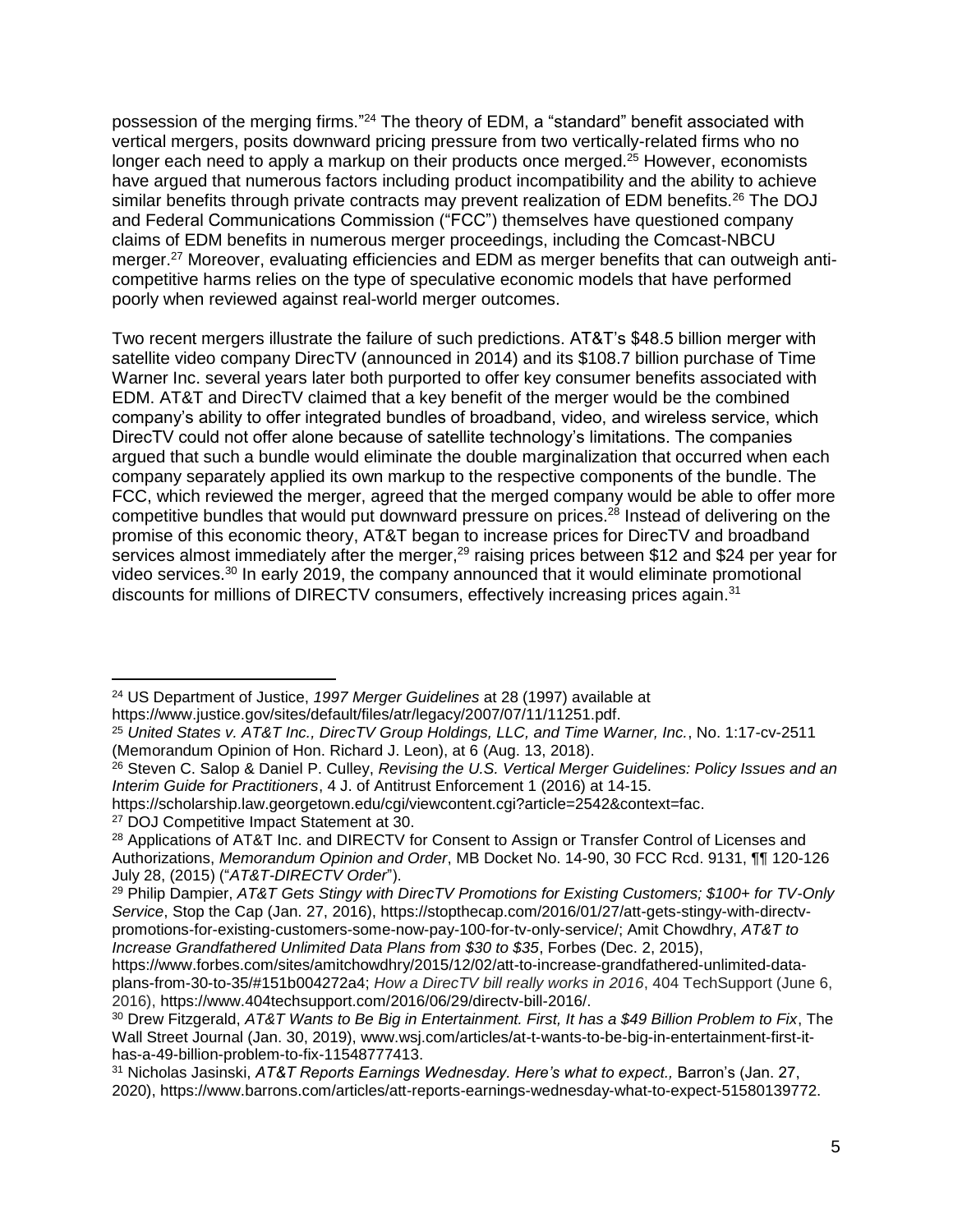Next, when AT&T announced a plan to acquire Time Warner Inc.'s suite of valuable television networks and the Warner Bros. film and TV studio in 2016,<sup>32</sup> the companies claimed that the merger would lead to EDM and price decreases.<sup>33</sup> Though the DOJ was skeptical of the merger, noting the possible harms to competing MVPDs and vMVPDs, the agency conceded that the merger would result in cost savings to AT&T's video customers through EDM. Professor Carl Shapiro, testifying on behalf of the government, predicted that the EDM would result in a \$1.20 per-subscriber, per-month decrease in the marginal cost of Turner content for DirecTV.<sup>34</sup> But instead of producing savings for customers, this merger has been followed by round after round of price increases on AT&T products. AT&T raised the base price for DirecTV Now streaming service by \$5 less than a month after the transaction was completed,<sup>35</sup> raised administrative fees on wireless bills, rolled back promotional discounts, and ended the practice of pro-rated billing when customers cancel video or Internet service.<sup>36</sup> More prices hikes at DirecTV Now followed in 2019, along with decreases in the channel lineup.<sup>37</sup>

Predictive pricing models and claims of EDM were given significant consideration when the relevant agencies and courts weighed these mergers' supposed benefits against their potential harms, yet these pricing predictions failed to bear out. Beyond the negative price effects, the affected markets also witnessed non-price harms including decreased competition, variety, and choice, considerations that were under-weighted compared to the calculated price effects. For example, following the AT&T-Time Warner merger, the company shut down several streaming services serving distinct consumer niches, and began the process of withdrawing Warner content from Netflix to supply its own streaming platform, HBO Max.<sup>38</sup> AT&T also pulled HBO and Cinemax off of DISH and Sling TV while encouraging DISH subscribers to find "other ways" to access HBO, with the implication that they could access the services directly through AT&Towned products, HBO Now or DirecTV Now. The impact of allowing two powerful firms in concentrated markets to combine also increases barriers to entry in content production to the detriment of consumers, creators, and competition, as discussed further below.

 $\overline{\phantom{a}}$ 

<sup>32</sup> Arne Holst, *Number of Subscribers to Wireless Carriers in the U.S. From 1st Quarter 2013 to 3rd Quarter 2018, By Carrier*, Statista (Sept. 13, 2019), https://www.statista.com/statistics/283507/subscribers-to-topwireless-carriers-in-the-us/.

<sup>33</sup> Post-Trial Brief of Defendants AT&T Inc., et al, *United States v. AT&T Inc., DirecTV Group Holdings, LLC, and Time Warner, Inc.*, No. 1:17-cv-02511 at 11-12 (May 3, 2018).

<sup>34</sup> Expert Report of Carl Shapiro, *United States v. AT&T Inc., DirecTV Group Holdings, LLC, and Time Warner, Inc.,* No. 1:17-cv-02511, at 63 (Feb. 2, 2018).

<sup>35</sup> Jon Brodkin, *AT&T Raises DirecTV Now Price – Again – After Promising Lower Post-Merger Bills*, ArsTechnica (Mar. 3, 2019), https://arstechnica.com/information-technology/2019/03/att-raises-directvnow-price-again-after-promising-lower-post-merger-bills/.

<sup>36</sup> Jon Brodkin, *AT&T Makes It More Expensive To Cancel DirecTV or Internet Service*, ArsTechnica (Dec. 3, 2018) https://arstechnica.com/information-technology/2018/12/att-makes-it-more-expensive-tocancel-directv-or-internet-service/.

<sup>37</sup> Janko Roettgers, *AT&T TV Now Price Hike Coming Next Month, Base Package to Cost \$65,* Variety *(Oct. 18, 2019),* https://variety.com/2019/digital/news/att-tv-now-price-hike-directv-now-1203375388/; Tom McKay, *AT&T Is Jacking Up the Price of Its DirecTV Now Streaming Service By \$5 a Month*, Gizmodo (July 1, 2018), https://gizmodo.com/at-t-is-jacking-up-the-price-of-its-directv-now-streami-1827273526.

<sup>38</sup> Todd Spangler, *'Friends' to Leave Netflix for WarnerMedia's HBO Max Streaming Service in 2020,* Variety (July 9, 2019), https://variety.com/2019/digital/news/warnermedia-hbo-max-friends-exclusivestreaming-1203262335/.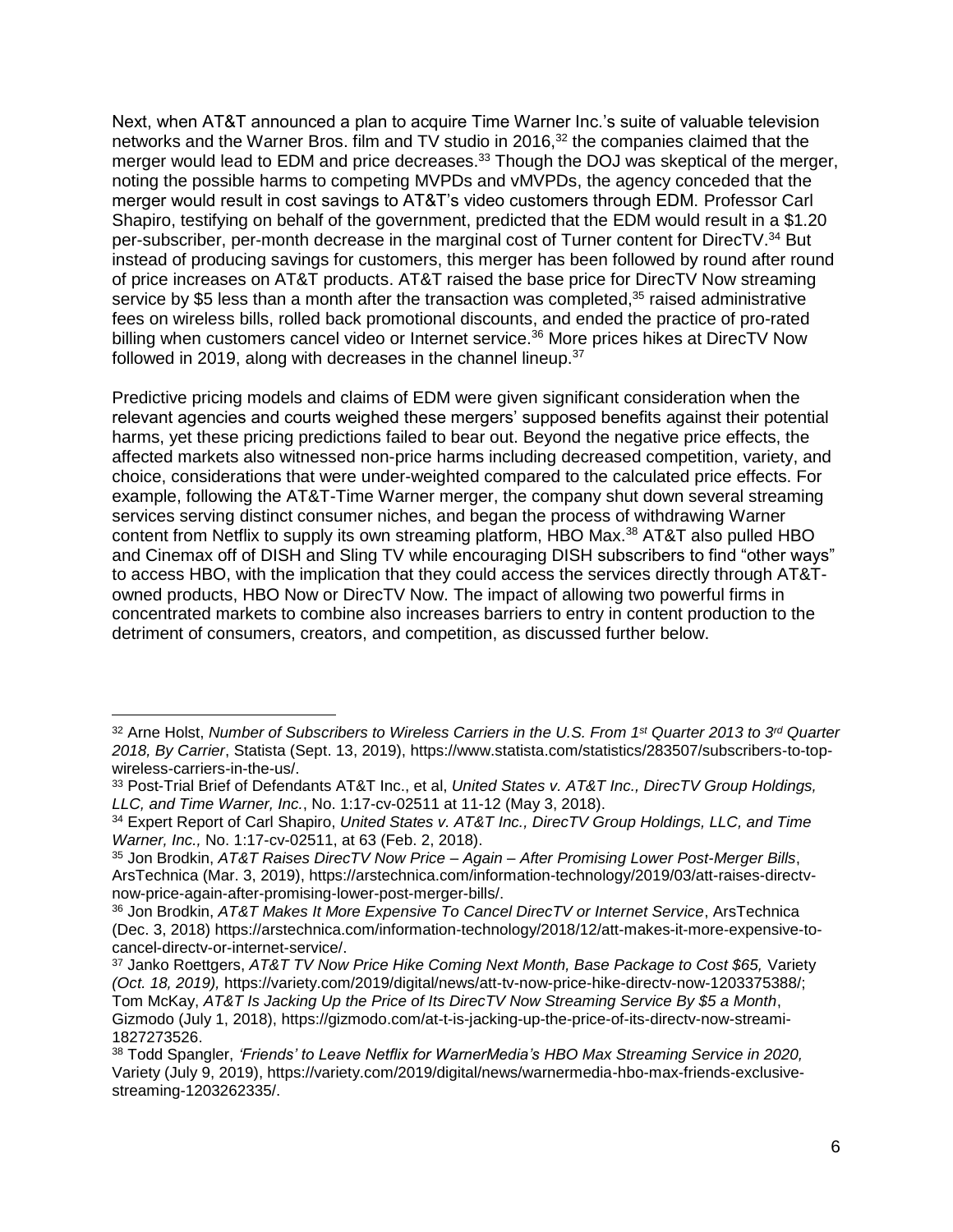In order to be accorded any weight with regulators, a merger benefit must be both mergerspecific and verifiable.<sup>39</sup> Academic analysis and real-world outcomes form a compelling body of evidence that EDM and short-term price-based efficiencies are unreliable and unverifiable metrics for analyzing the competitive effects of vertical integration. As a result, such claims should be greatly restricted in their use and subject to significantly heightened scrutiny. Agencies should move away from the predictive models that have performed so poorly in practice.

#### Insufficient Consideration of New Entry and Market Development

The Draft Guidelines emphasize efficiencies and EDM as possible merger benefits, and focus on price effects from the potential harms of foreclosure or raising rivals' costs, access to competitively sensitive information, and coordination between rival firms. Prior mergers and ongoing market developments illustrate that preserving new entry and innovation in markets have been overlooked by enforcers and regulators, leaving powerful firms in concentrated markets with the ability to control those markets' development into the future. The Draft Guidelines should give significantly more consideration to these issues.

As noted above, the last several decades in the media industry have been marked by increasing vertical integration between video content production and distribution. The newest iteration of this comes as video content distribution has significantly expanded online. In the 2013-2014 TV season, sixteen professional scripted series were distributed online; that number increased to over 100 in 2018-2019.<sup>40</sup> Netflix has thus far been the dominant distributor of online video, and originally increased competition by providing a third-party outlet for unaffiliated content and nonvertically integrated producers. However, Netflix has been increasingly producing content inhouse, and the new and forthcoming streaming services from Disney, AT&T, Comcast, and Apple portend a significant increase in vertical self-supply. Disney, AT&T, and Comcast have all announced that they will withdraw affiliated content from unaffiliated third-party streaming services in order to supply their own, while Netflix has ramped up its own production to compensate for the expected loss of licensed content.

The result will be a small group of powerful companies focused on supplying their own distribution channels, often with the ability to tie their services to other products, raising powerful barriers to entry in content production and decreasing competition from independent producers. Disney has already announced plans to bundle Disney+, Hulu, and ESPN+<sup>41</sup> and to offer Disney+ at no additional cost to unlimited Verizon wireless subscribers,<sup>42</sup> while Apple offers its Apple+ service at no additional cost to consumers who purchase various Apple devices.<sup>43</sup> AT&T and Comcast have vertically integrated further downstream into Internet and cable distribution, which compounds the issue and gives these companies more tools they can use to control the

l

<sup>39</sup> See Comcast-NBCU Order, 26 FCC Rcd. at 4331.

<sup>40</sup> WGAW analysis of covered scripted programming.

<sup>&</sup>lt;sup>41</sup> Dade Hayes, *Disney Confirms Disney Plus-Hulu-ESPN Plus Bundle for \$12.99 A Month, Deadline* (Aug. 6, 2019), https://deadline.com/2019/08/disney-confirms-disney-plus-hulu-espn-plus-bundle-for-12- 99-a-month-1202662794/.

<sup>42</sup> Travis Clark, *How to Get a Free Year of Disney Plus if You're a Verizon Customer,* Business Insider (Nov. 12, 2019), https://www.businessinsider.com/verizon-offering-customers-free-year-of-disney-plusdetails-2019-10.

<sup>&</sup>lt;sup>43</sup> Erin Carson, *You can get a free year of Apple TV Plus if you buy an iPhone, iPad or Mac, cnet (Sept.* 10, 2019), https://www.cnet.com/news/you-can-get-a-free-year-of-apple-tv-plus-if-you-buy-an-iphoneipad-or-mac/.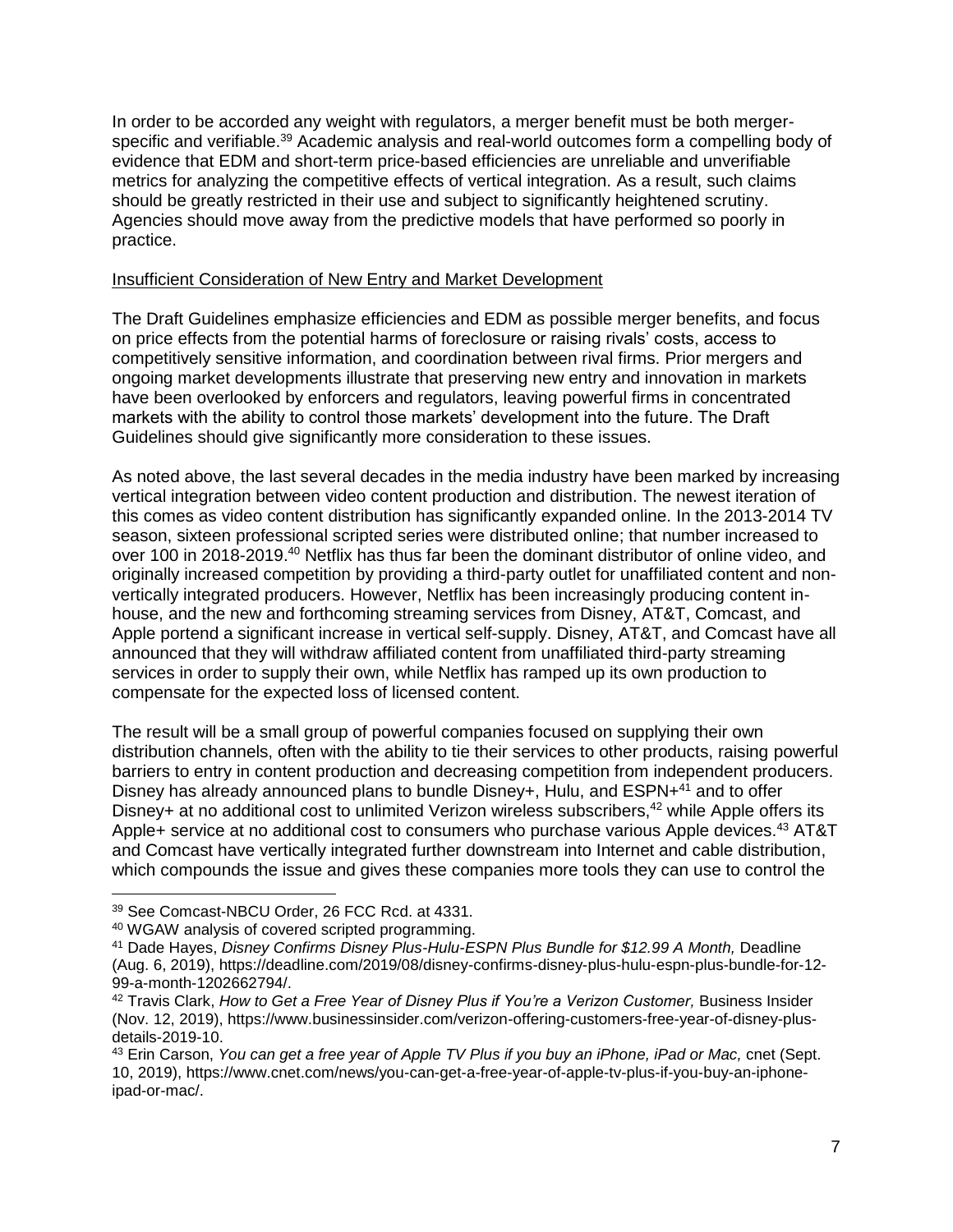direction of markets, such as bundling streaming services with other products or prioritizing affiliated services through user interfaces or preferential exemption from data caps. For instance, Disney+ is not supported on the Comcast Xfinity platform, while AT&T has prioritized its affiliated online cable bundle AT&T TV Now (formerly DirecTV now) by exempting the service from AT&T's wireless Internet data caps.<sup>44</sup> These tactics may or may not have clear short-term price impacts, as dominant firms may have other incentives to temporarily price products low, but they can have a profound influence on the ability of new firms to enter the market and on the ability of rival products to compete. Similarly, by focusing heavily on whether firms would find it profitable to foreclose rivals, the Draft Guidelines inadequately consider the possibility that a firm could forego short-term profits in order to capture more of the market and preclude future competition. For example, AT&T recently disclosed that its decision to withhold Time Warneraffiliated content from third-party streaming services cost the company \$1.2 billion in quarterly revenue and contributed to an 8% year-over-year decline for the Warner Bros. segment, despite the company's claim that its goal post-merger would continue to be wide distribution of Time Warner content.<sup>45</sup>

Independent producers that lack distribution outlets may have difficulty finding buyers for their content. If they do find buyers, their content may be de-prioritized by a competing streaming service's user interface in much the same manner as a vertically-integrated cable company preferencing its own channels in the channel lineup, or Amazon prioritizing its own branded products in search results. Yet consumer "subscription fatigue" essentially ensures that new paid streaming services will have difficulty breaking into the market and suggests that streaming attrition and consolidation will further diminish competition in online video going forward. Currently, the submarket for online series distribution is highly concentrated, with Netflix commanding a 50% market share. While the forthcoming streaming services will increase competition to a degree, these factors will allow vertically-integrated conglomerates to maintain control of the market.

| <b>Online Scripted Series by Market Share and HHI</b><br>2018-2019 Season |                     |            |  |  |  |  |
|---------------------------------------------------------------------------|---------------------|------------|--|--|--|--|
|                                                                           | <b>Market Share</b> | <b>HHI</b> |  |  |  |  |
| <b>Netflix</b>                                                            | 50%                 | 2500       |  |  |  |  |
| Amazon                                                                    | 14%                 | 208        |  |  |  |  |
| <b>Disney</b>                                                             | 12%                 | 133        |  |  |  |  |
| <b>ViacomCBS</b>                                                          | 7%                  | 45         |  |  |  |  |
| Google                                                                    | 6%                  | 33         |  |  |  |  |
| Facebook                                                                  | 4%                  | 15         |  |  |  |  |
| AT&T/Time Warner                                                          | 3%                  | 8          |  |  |  |  |
| <b>Industry HHI</b>                                                       |                     | 2953       |  |  |  |  |

The mechanisms for such control over the market continue to evolve and change, and the Draft Guidelines must be cognizant of vertically-integrated companies' abilities to utilize measures like

 $\overline{\phantom{a}}$ 

<sup>44</sup> Karl Bode, *AT&T Lets Users Avoid Broadband Caps…If they use AT&T's Own Streaming Service,*  techdirt (Dec. 21, 2018), https://www.techdirt.com/articles/20181220/08015941270/att-lets-users-avoidbroadband-capsif-they-use-ats-own-streaming-service.shtml.

<sup>45</sup> Jon Brodkin, *AT&T is doing exactly what it told Congress it wouldn't do with Time Warner*, ArsTechnica (Feb. 4, 2020), https://arstechnica.com/information-technology/2020/02/att-lost-1-2b-by-preventing-timewarner-shows-from-airing-on-netflix/.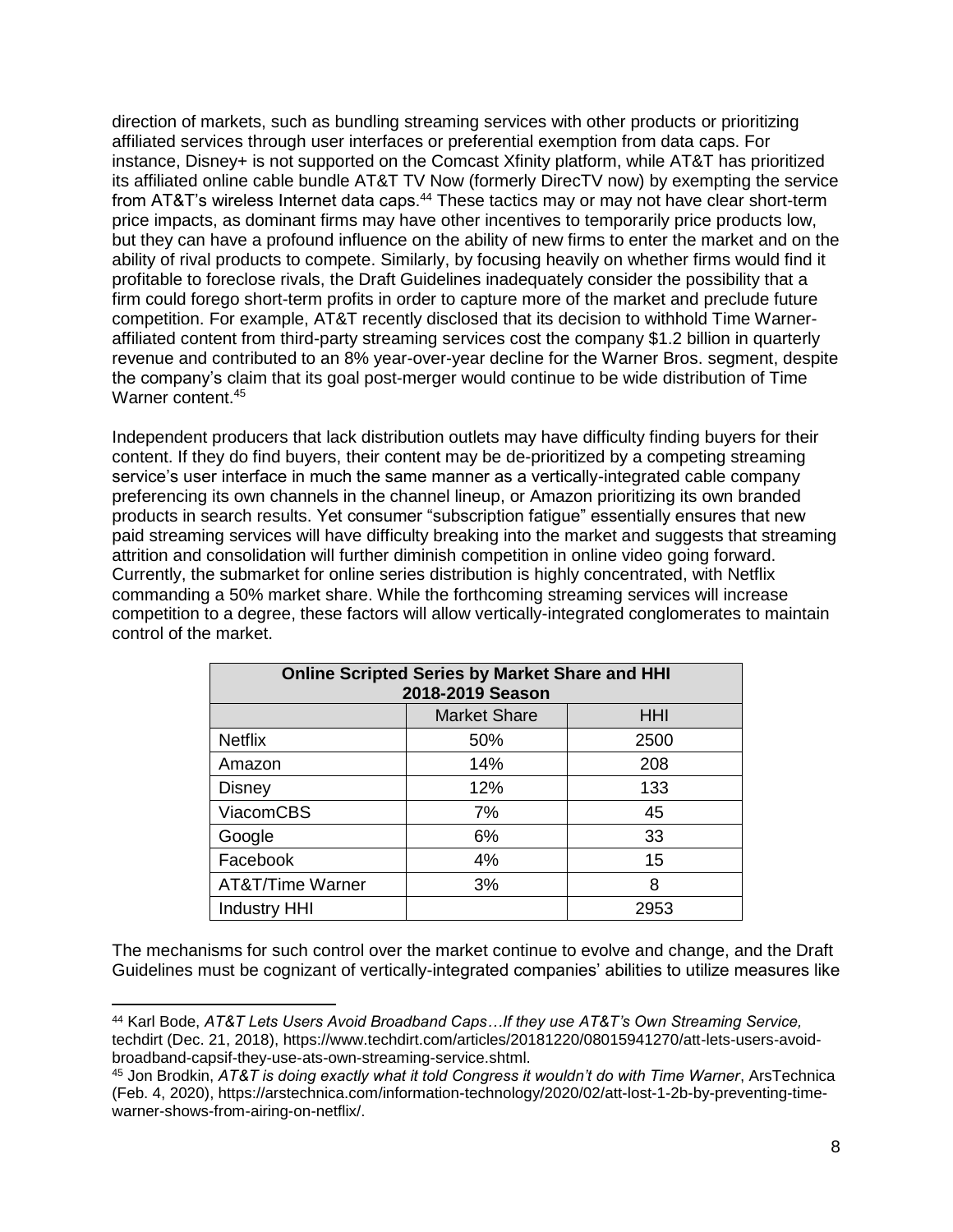product incompatibility, product bundling, user interfaces, and more to reduce future or potential competition in markets.

# The Draft Guidelines Fail to Adequately Consider Labor Markets

In addition to neglecting non-price issues like preserving new entry and variety, there is growing acknowledgement among economists and agencies that antitrust enforcement has given inadequate attention to labor markets. No merger has ever been blocked on the grounds of reduced labor market competition,<sup>46</sup> and the FTC, for instance, has never even challenged a merger over such concerns.<sup>47</sup> As a result of this neglect, wages are stagnant and workers change jobs at lower rates,<sup>48</sup> while employers capture ever greater surplus from employees and enjoy record profits. FTC Chairman Joseph Simons announced in October 2018 that FTC staff have been instructed to "look for potential effects on the labor market with every merger they review."<sup>49</sup> However, the Guidelines bear no mention of labor markets at all, or of buyer power. This is a major oversight that the FTC must correct; labor markets should be a key piece of any merger review including that of vertical mergers, and must be evaluated separately to account for market characteristics that can decrease competition below the level signified by market shares, such as search friction.

The Disney-Fox and AT&T-Time Warner mergers, for example, have already resulted in harm to labor markets, and promise more in the future. As an initial matter, both mergers were followed by significant job loss: AT&T's massive debt load following the Time Warner purchase and the related pressure to cut costs led the merged company to plan a 4% reduction in labor costs in 2020,<sup>50</sup> on top of nearly 28,000 reported layoffs since late 2017.<sup>51</sup> Less than a year after the Disney-Fox merger's official closure, Disney has laid off close to 400 workers; analysts have predicted that the merger will eventually cost 3,000 jobs.<sup>52</sup> In addition, each merger will impact the labor market for writing services by enabling vertical self-supply of each company's respective streaming service, HBO Max and Disney+.

shakes-up-warner-media-unit-11551708372?mod=hp\_lead\_pos1.

 $\overline{\phantom{a}}$ <sup>46</sup> Ioana Marinescu & Herbert Hovenkamp, *Anticompetitive Mergers in Labor Markets*, 94 Indiana L. Rev. 1031 (2019) at 1062.

<sup>47</sup> *Oversight of the Enforcement of the Antitrust Laws: Hearing Before the S. Comm. on the Judiciary*, 115th Cong. at 22 (2018) (Simons' Responses to Questions for the Record), Chairman, Federal Trade Commission).

<sup>48</sup> *Supra* note 46 at 1039 and 1047; Council of Economic Advisers, Exec. Office of The President, Benefits of Competition and Indicators of Market Power at 5 (Apr. 2016).

<sup>49</sup> *Supra* note 47 at 20.

<sup>50</sup> Edited Transcript, AT&T Inc. at Wells Fargo TMT West Conference (Dec. 3, 2019), https://investors.att.com/~/media/Files/A/ATT-IR/events-and-

presentations/Final%20Wells%20Fargo%20transcript%2012319.pdf

<sup>51</sup> Stephen Gandel, *AT&T Got a Giant Tax Cut But Has Laid Off Thousands, Union Says,* CBS News (Aug. 28, 2019), https://www.cbsnews.com/news/at-t-got-a-giant-tax-cut-but-has-laid-off-thousands-unionsays/; Karl Bode, *AT&T Preps for New layoffs Despite Billions in Tax Breaks and Regulatory Favors,* Vice (Jan. 8, 2019), https://motherboard.vice.com/en\_us/article/nepxeg/atandt-preps-for-new-layoffs-despitebillions-in-tax-breaks-and-regulatory-favors; Joe Flint, *AT&T Breaks Up Turner, Bulks Up Warner Bros. in Major WarnerMedia Overhaul,* Wall Street Journal (Mar. 4, 2019), https://www.wsj.com/articles/at-t-

<sup>52</sup> Matthew Blake, *Disney Plans to Lay off 130 More Workers,* Los Angeles Business Journal (Sept. 18, 2019), https://labusinessjournal.com/news/2019/sep/18/disney-lays-130-more/.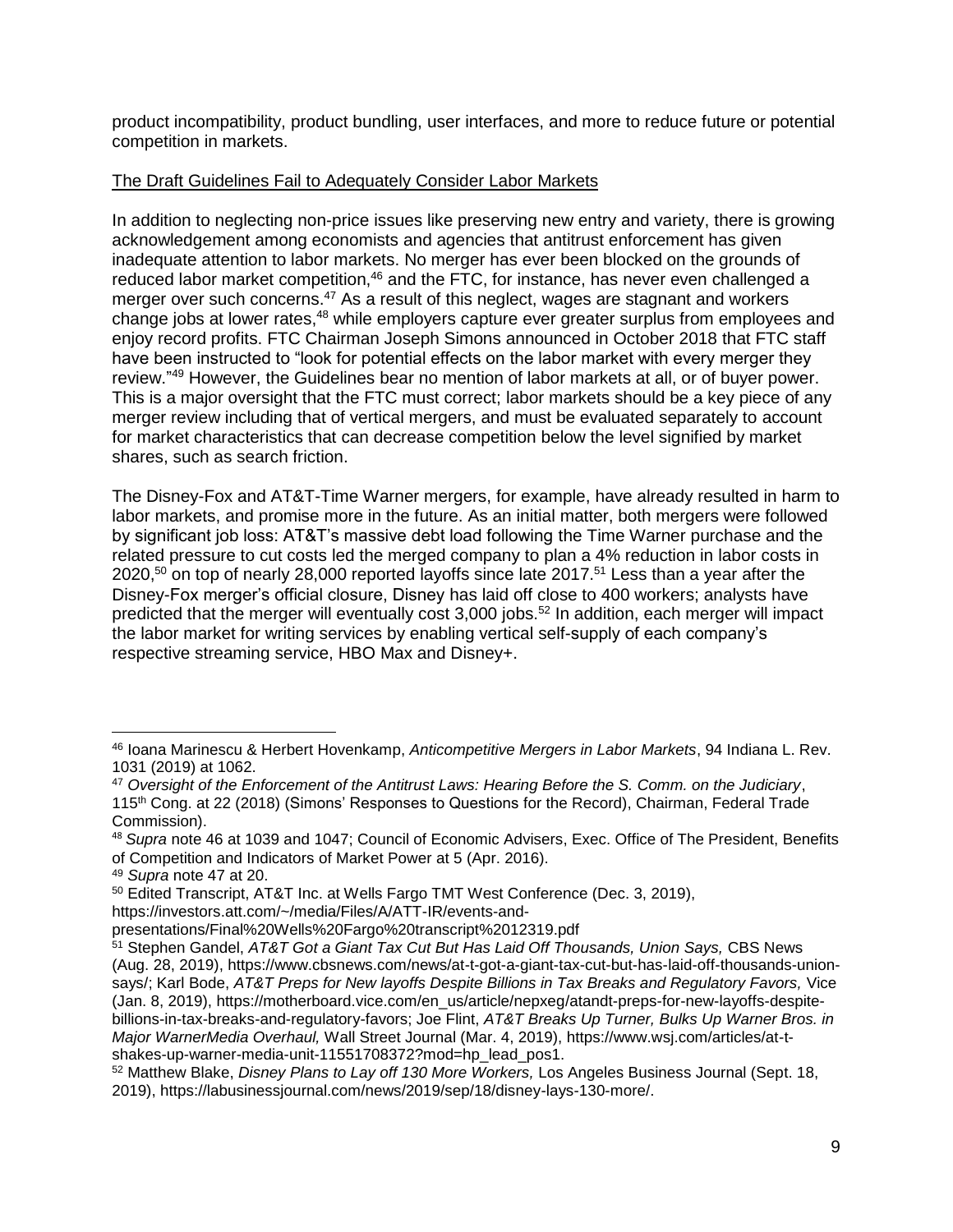For writers who create professional audiovisual content, the few large television, digital media, and film producer/employers exercise significant labor market power, compounded by search friction that limits competition between buyers of labor. As noted above, three companies distributed 62% of TV and digital series in 2018-2019, illustrating the tight control large media conglomerates have over employment. Creative labor markets in the entertainment industry are also free agent markets in which finding work is notoriously difficult. Not only is demand irregularly timed and skills highly variegated, but idiosyncratic preferences play an outsized role in matching talent and employers. For instance, writers often specialize in writing drama or comedy and develop professional reputations for writing specific styles. On television series staffs, writers progress from the entry-level position of staff writer through writer-producer roles that include associate producer, producer, co-executive producer, and executive producer. Within the broad market there is only a subset of jobs available at each level. All of these factors enhance the buyer power of writers' employers, and emphasize that labor markets should not be analyzed under the same model as product markets.

The cost of searching for these jobs is so burdensome that large employers can hold down compensation without losing talent. For example, the median weekly compensation of writerproducers on television and online series has declined over the past several years—23% between 2014 and 2016, and 16% between 2014 and 2018—at a time of record profits in the entertainment industry and peak demand for programming.<sup>53</sup> Disney has also used its market power to pressure content producers and creators to accept a less-lucrative profit participation model for new series. <sup>54</sup> As discussed above, the mergers of Disney-Fox and AT&T-Time Warner have paved the way for each company to offer its own affiliated streaming service, to be supplied with its own content. This raises barriers to entry for new competitors, promising to reduce competition among content producers, and in turn increasing employer market power over writers. This not only puts further downward pressure on writers' compensation, but also limits creativity and choice when few companies decide what projects will be made and which stories will be told.

The Draft Guidelines provide an opportunity to include labor market analysis explicitly as a key part of every merger review, and to explore the ways in which vertical integration specifically impacts labor markets and buyer markets, not only product markets. The DOJ and FTC's Horizontal Merger Guidelines clarify equal application of antitrust law to both buyer and seller sides of the market,<sup>55</sup> yet the Draft Guidelines fail to even mention this key area of concern. It is clear that both horizontal and vertical consolidation has harmed competition in entertainment industry labor markets, a trend that promises to continue unless regulators give due attention to this area of impact in mergers.

## **Conclusion**

 $\overline{\phantom{a}}$ 

U.S. antitrust enforcement has failed to prevent harmful concentration in markets across the economy. Revising the 1984 Non-Horizontal Guidelines is a necessary step in re-invigorating enforcement, but any new Vertical Guidelines must be guided by the outcomes of approved mergers that have caused harm and the failures of those merger reviews. New Vertical

<sup>53</sup> WGAW analysis.

<sup>54</sup> Stephen Battaglio, *The End of the Backend? Disney wants to limit profit participation on its new TV shows,* Los Angeles Times (Sept. 12, 2019), https://www.latimes.com/entertainmentarts/business/story/2019-09-12/disney-tv-shows-backend-profit-participation-changes.

<sup>55</sup> US Department of Justice and Federal Trade Commission, *Horizontal Merger Guidelines* at 32 (Aug. 29, 2010) available at https://www.justice.gov/sites/default/files/atr/legacy/2010/08/19/hmg-2010.pdf.